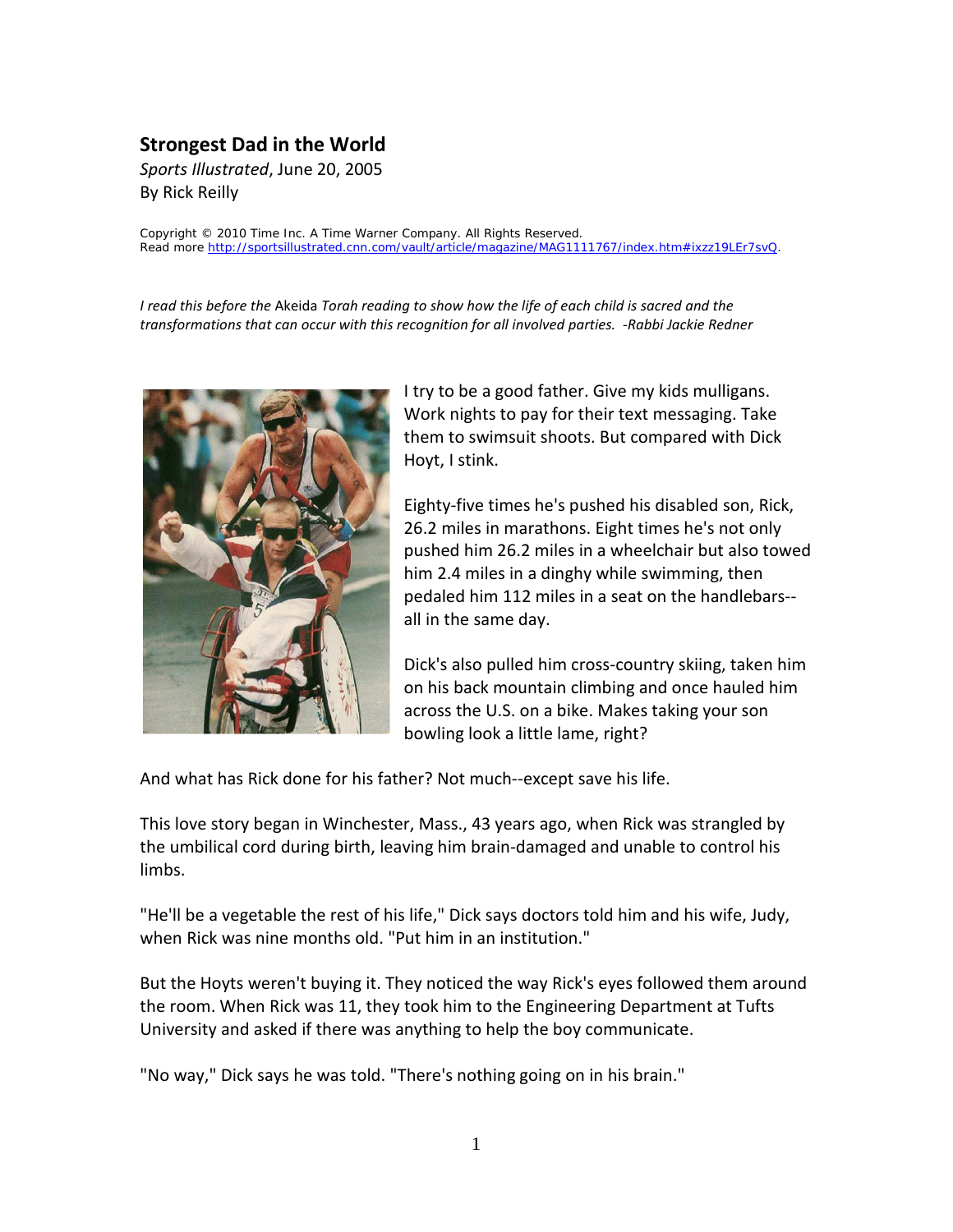"Tell him a joke," Dick countered. They did. Rick laughed. Turns out a lot was going on in his brain.

Rigged up with a computer that allowed him to control the cursor by touching a switch with the side of his head, Rick was finally able to communicate. First words? "Go Bruins!"

And after a high school classmate was paralyzed in an accident and the school organized a charity run for him, Rick pecked out, "Dad, I want to do that."

Yeah, right. How was Dick, a self-described porker who never ran more than a mile at a time, going to push his son five miles? Still, he tried. Then it was he who was handicapped, Dick says!! He was sore for two weeks.

That day changed Rick's life. "Dad," he typed, "when we were running, it felt like I wasn't disabled anymore!"

And that sentence changed Dick's life. He became obsessed with giving Rick that feeling as often as he could. He got into such hard-belly shape that he and Rick were ready to try the 1979 Boston Marathon. No way, Dick was told by a race official.

The Hoyts weren't quite a single runner, and they weren't quite a wheelchair competitor. For a few years, Dick and Rick just joined the massive field and ran anyway, then they found a way to get into the race officially: In 1983 they ran another marathon so fast, they made the qualifying time for Boston the following year.

Then somebody said, "Hey, Dick, why not a triathlon?" How's a guy who never learned to swim and hadn't ridden a bike since he was six, going to haul his 110-pound kid through a triathlon? Still, Dick tried.

Now they've done 212 triathlons, including four grueling 15-hour Iron Mans in Hawaii. It must be a buzz-kill to be a 25-year-old stud getting passed by an old guy towing a grown man in a dinghy, don't you think?

"Hey, Dick, why not see how you'd do on your own?" No way, he says. Dick does it purely for the awesome feeling he gets seeing Rick with a cantaloupe smile as they run, swim and ride together.

This year, at ages 65 and 43, Dick and Rick finished their 24th Boston Marathon in 5,083rd place out of more than 20,000 starters. Their best time? Two hours, 40 minutes in 1992--only 35 minutes off the worldrecord which, in case you don't keep track of these things, happens to be held by a guy who was not pushing another man in a wheelchair at the time.